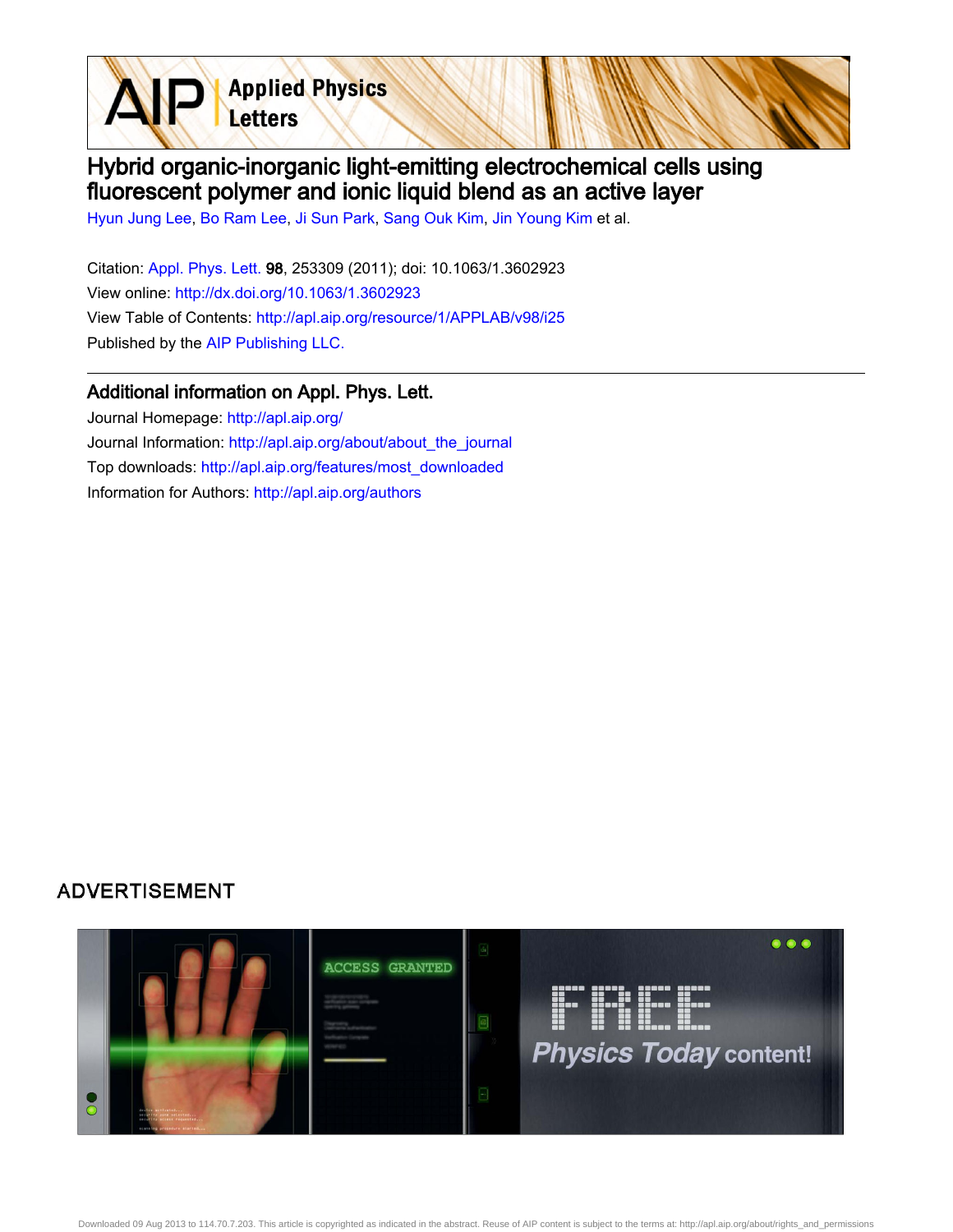## **[Hybrid organic-inorganic light-emitting electrochemical cells using](http://dx.doi.org/10.1063/1.3602923) [fluorescent polymer and ionic liquid blend as an active layer](http://dx.doi.org/10.1063/1.3602923)**

Hyun Jung Lee,<sup>1</sup> Bo Ram Lee,<sup>1</sup> Ji Sun Park,<sup>2</sup> Sang Ouk Kim,<sup>2</sup> Jin Young Kim,<sup>3</sup> and Myoung Hoon Song<sup>1[,a](#page-1-0)</sup>

<sup>1</sup>School of Mechanical and Advanced Materials Engineering, Ulsan National Institute of Science and *Technology (UNIST), Banyeon-ri 100, Ulsan 689-805, Republic of Korea*

2 *Department of Materials Science and Engineering, KAIST, Daejeon 305-701, Republic of Korea* 3 *Interdisciplinary School of Green Energy and KIER-UNIST Advanced Center for Energy, Ulsan National Institute of Science and Technology (UNIST), Banyeon-ri 100, Ulsan 689-798, Republic of Korea*

(Received 10 April 2011; accepted 1 June 2011; published online 24 June 2011)

We demonstrate enhanced device performance by using a blend of emissive polymer and mobile ionic liquid molecules in hybrid organic-inorganic polymeric light-emitting electrochemical cells with high air stability. The mobile anions and cations redistributed near each electrode/active layer interface make ohmic contacts, thereby enhancing current density and electroluminescence efficiency at relatively low operating voltage. © *2011 American Institute of Physics*. [doi[:10.1063/1.3602923](http://dx.doi.org/10.1063/1.3602923)]

Great attention has been paid to organic/polymer based light-emitting diodes (LEDs) over the past two decades for solid-state lighting, flat-panel display, and flexible electronic  $devices<sup>1</sup>$  For commercially applicable LEDs, high device efficiency and stable lifetime of organic/polymer LEDs are necessary.

Recently, hybrid organic-inorganic polymeric lightemitting diodes (HyPLEDs) with metal oxides (ZnO, TiO<sub>2</sub>,  $ZrO<sub>2</sub>$ , and MoO<sub>3</sub>) as a charge injection layer have been proposed due to the excellent air stability and high device performance. $2^{-7}$  However, these HyPLEDs have intrinsic limitations in producing high device efficiency because of unbalanced charge carrier injection and transport. It has recently been reported that  $MoO<sub>3</sub>$  shows ohmic hole injection into materials with ionization potentials significantly deeper than that for  $poly(9, 9'$ -dioctylfluorene-cobenzothiadiazole)  $(F8BT)$  $(F8BT)$  $(F8BT)$ .<sup>8</sup> MoO<sub>3</sub> has also been used in organic thin-film transistors, $\frac{9,10}{10}$  $\frac{9,10}{10}$  $\frac{9,10}{10}$  organic LEDs, $\frac{11}{11}$  and HyPLEDs applications for improved hole injection. However, at the interface between the conduction band of  $ZnO$   $(\sim 4.0 \text{ eV})$  and the lowest unoccupied molecular orbital of an active layer, there exists the large energy barrier (more than 1 eV) in HyPLEDs, which results in poor electron injection efficiency and finally brings serious problems in obtaining highly efficient HyPLEDs.<sup>4,[11](#page-3-6)</sup> Therefore, interfacial engineering between the organic semiconductor and the inorganic layer is needed to reduce the barrier and balance the charge carrier injection to allow for low operating voltage and high device efficiency. Several methods have been suggested to address this problem: introducing cesium carbonate  $(CS_2CO_3)$ ,<sup>[12](#page-3-8)[,13](#page-3-9)</sup> lithium fluoride,<sup>14</sup> conjugated polyelectrolytes,<sup>15</sup> ionic liquid,<sup>16</sup> or a self-assembled dipole monolayer<sup>17,[18](#page-3-14)</sup> between contact layers can reduce the injection barrier, balance the charge carrier injection, and improve the device performance. However, there is still considerable room for optimizing contacts so as to yield high device performance.

<span id="page-1-0"></span>Here, we present a straightforward strategy to reduce the charge injection barrier and enhance air stability and device

efficiency. This method relies on the mixing of mobile ionic liquid molecules (ILMs) into the fluorescent polymer layer in hybrid organic-inorganic polymeric light-emitting electrochemical cells (HyPLECs). The operating mechanism of the light-emitting electrochemical cells (LECs) is different from that of LEDs, as shown on Figs.  $1(c) - 1(e)$  $1(c) - 1(e)$ . <sup>[19–](#page-3-15)[22](#page-3-16)</sup> The mobile anions and cations accumulated at each electrode/active layer interface under an applied bias form electric double layer and then a light-emitting p-n junction in emissive polymer layer. This p-n junction effectively reduces the charge injection barriers at the electrode/active layer interfaces, balanced charge injection, and high electroluminescence efficiency at relatively low operating voltages.

<span id="page-1-1"></span>

FIG. 1. (Color online) (a) Device configuration of HyPLECs using a blend of super yellow (SY) and ionic liquid molecules (ILMs). (b) Chemical structure of phenyl-substituted PPV copolymer, SY as a luminescent polymer and tetradecyltrihexylphosphonium bis(trifluoromethylsulfonyl)amide as mobile ILMs. Schematic representation of polymer LEC operation (c) before and (d) under an applied forward bias. (e) The recombination of injected electrons and holes in emissive layer caused by the redistribution of anions and cations.

Downloaded 09 Aug 2013 to 114.70.7.203. This article is copyrighted as indicated in the abstract. Reuse of AIP content is subject to the terms at: http://apl.aip.org/about/rights\_and\_permissions

a)Electronic mail: mhsong@unist.ac.kr.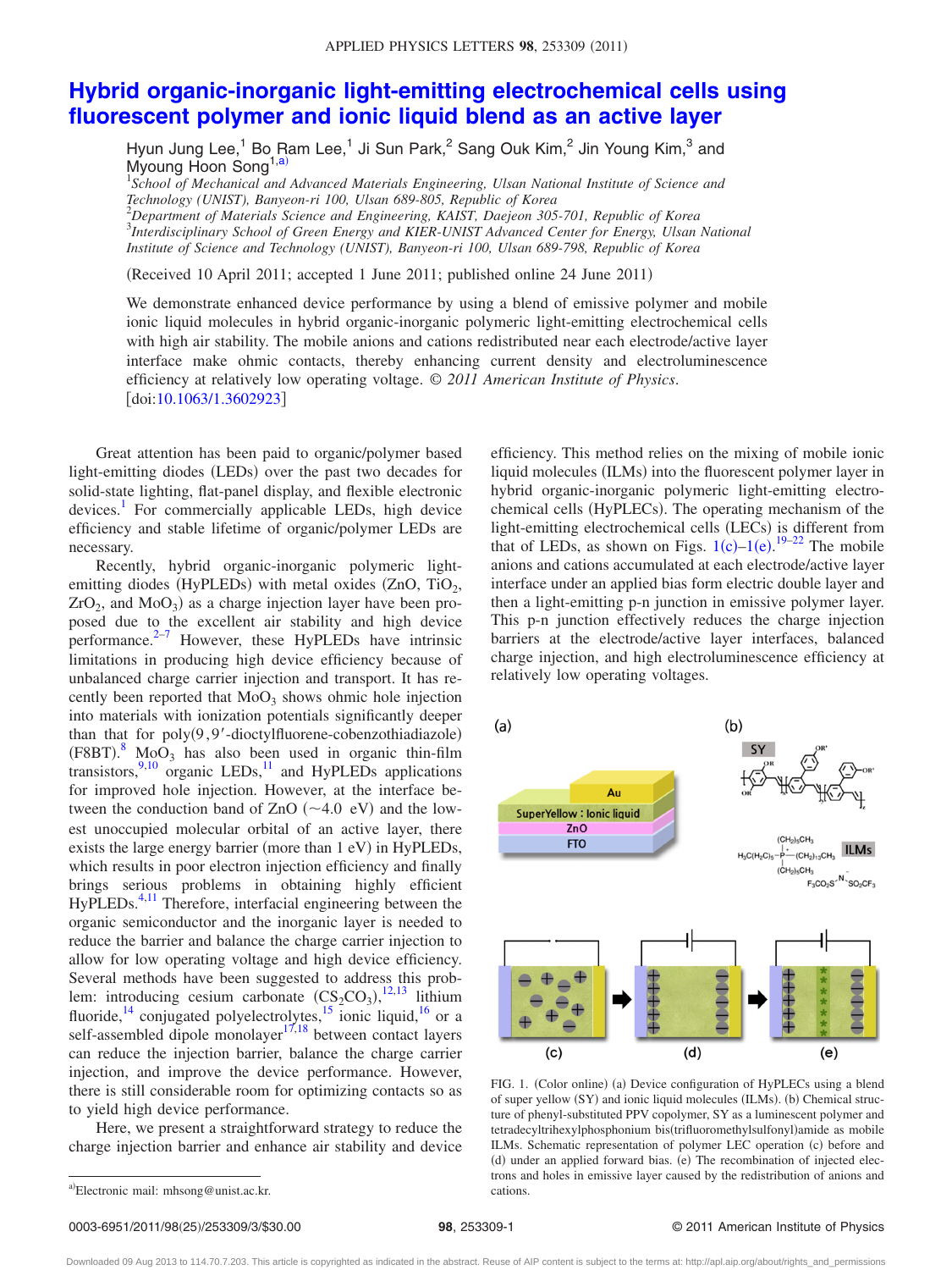The performance of our HyPLECs was improved from a luminance of  $0.11 \text{ cd/m}^2$ , luminous efficiency of  $0.002$ cd/A, and turn-on voltage of 34.0 V for pure superyellow (SY) layer to a luminance of  $3400 \text{ cd/m}^2$ , luminous efficiency of 1.20 cd/A, and turn-on voltage of 2.1 V for blend films by optimizing the composition of SY and ILMs in Hy-PLECs.

Figure  $1(a)$  $1(a)$  shows the complete device architecture of HyPLECs. The hybrid devices were fabricated by successive deposition of  $SnO<sub>2</sub>: F (FTO)$  as a transparent cathode, ZnO, a blended active layer, phenyl-substituted poly(para-phenylene vinylene) (PPV) copolymer [SY (Merck Co., Mw  $= 1950000 \text{ g/mol}$ :tetradecyltrihexylphosphonium bis(trifluoromethylsulfonyl)amide (hydrophobic ILMs, Aldrich), and Au as the anode. An 80-nm-thick ZnO film was deposited by spray pyrolysis method onto the precleaned FTO substrate using a ZnO precursor solution of zinc acetate dehydrate (Aldrich) in methanol at 400  $^{\circ}$ C.<sup>4</sup> A single active layer is spin-coated (1500 rpm, 45 s) from a blend solution  $(9 \text{ mg/ml})$ , which is composed of SY [Fig. [1](#page-1-1)(b)] as luminescent polymer and ILMs [Fig.  $1(b)$  $1(b)$ ] as ion supply in chlorobenzene with different ILMs content, such as 0 (pure SY), 10, 20, 25, and 35 wt %. The blend films were annealed at temperature of 80 °C for 1 h in a nitrogen atmosphere glovebox. A 70-nm-thick Au layer is thermally evaporated on the active layer to complete device fabrication under vacuum at  $10^{-6}$  Torr.

The SY:ILMs blend films were observed by atomic force microscopy as shown in Fig.  $S1<sup>25</sup>$  As the ILMs weight percent was increased in fluorescent SY polymer, the root mean square roughness slightly increased. However, polymer blend film containing large ion portion  $(35 \text{ wt } \%)$  still had low roughness  $(\sim 0.7 \text{ nm})$ , and we could not find a significant phase separation in the blend film of SY and ILMs because hydrophobic ILMs show excellent compatibility with SY. We confirmed that the system is thermodynamically stable and that device stability, which is one of the important characteristic in applicable LEDs, is also likely to be excellent.

As mentioned before, HyPLECs and HyPLEDs show different operating mechanism. When a bias is initially applied, the electric field is equally distributed across the device, as shown in Fig.  $1(c)$  $1(c)$ . An applied bias causes the motion of anions and cations toward the Au anode and the FTO/ ZnO or FTO cathode, respectively, and the movement of the ions creates double layers, giving rise to then a light-emitting p-n junction in emissive polymer layer at each electrode/ active layer interface until steady-state is reached, as shown in Fig.  $1(d)$  $1(d)$ . This p-n junction enhances the charge carrier injection, thereby eliminating the restrictions on the work function of each electrode. Therefore, the HyPLECs exhibit

<span id="page-2-0"></span>

FIG. 2. (Color online) Device characteristics of (a) current density vs applied voltage  $(J-V)$ , (b) luminance vs applied voltage  $(L-V)$  and (c) luminous efficiency vs current density (LE-J) curves with SY:ILMs blend films using different ILMs weight percent after initial forward bias of 5.0 V for 30 s for ion redistribution in polymer LECs with and without ZnO layers. (d) Electroluminescence spectra for pure SY and SY:ILMs (25%) blend film.

extremely low turn-on, and high luminance efficiency at low operating voltage without matching the work functions between each electrode and active layer. $23,24$  $23,24$ 

The device performances of FTO/ZnO/SY:ILMs blend/Au device with different ILMs content and FTO/ SY:ILMs blend (25 wt %)/Au device are presented in Fig. [2.](#page-2-0) The device performances were measured using a Keithley 2400 source measurement unit and a Konica Minolta spectroradiometer (CS-2000) in atmospheric conditions without any encapsulation after initial forward bias of 5.0 V for 30 s for ion redistribution. Compared to the device without any ILMs, those mixed with ILMs in the SY layer showed remarkably enhanced current density. Moreover, the current density of devices using SY:ILMs blends as active layers was enhanced with increasing ILMs content due to the reduced charge injection barriers between each electrode and active layer. The much lower current density for a device using pure SY was attributed to the large energy barriers that bring low device performance. The turn-on voltage of the device made using pure SY was 41.8 V, the maximum luminance was 0.11 cd/m<sup>2</sup> at 44.8 V, and the maximum luminous efficiency was 0.002 cd/A. The devices using SY:ILMs blends showed much lower turn-on voltages, higher luminance and higher luminous efficiencies.

Table [I](#page-2-1) summarizes the detailed device characteristics

<span id="page-2-1"></span>TABLE I. Summarized polymer LECs performance of the different ILMs content.

| Device configuration                       | Turn on<br>(V) | $L_{\rm max}$ @ bias<br>(cd/m <sup>2</sup> ) | $LE_{\text{max}}$ @ bias<br>(cd/A) |
|--------------------------------------------|----------------|----------------------------------------------|------------------------------------|
| FTO/ZnO/SY:IL (0 wt %)/Au                  | 41.8           | $0.11@44.8$ V                                | 0.002@42.0V                        |
| FTO/ZnO/SY:IL (10 wt %)/Au                 | 7.1            | 110@10.0 V                                   | 0.09@10.0V                         |
| FTO/ZnO/SY:IL (20 wt %)/Au                 | 3.5            | 1900@7.8 V                                   | $0.63@7.8$ V                       |
| FTO/ZnO/SY:IL (25 wt %)/Au                 | 2.1            | 3400 @5.0 V                                  | 1.20@5.0 V                         |
| FTO/SY:IL (25 wt %)/Au (without ZnO layer) | 2.9            | 1500@10.0 V                                  | 0.65@7.0V                          |
| FTO/ZnO/SY:IL (35 wt %)/Au                 | 1.8            | 1100@6.2 V                                   | $0.74@2.8$ V                       |

Downloaded 09 Aug 2013 to 114.70.7.203. This article is copyrighted as indicated in the abstract. Reuse of AIP content is subject to the terms at: http://apl.aip.org/about/rights\_and\_permissions